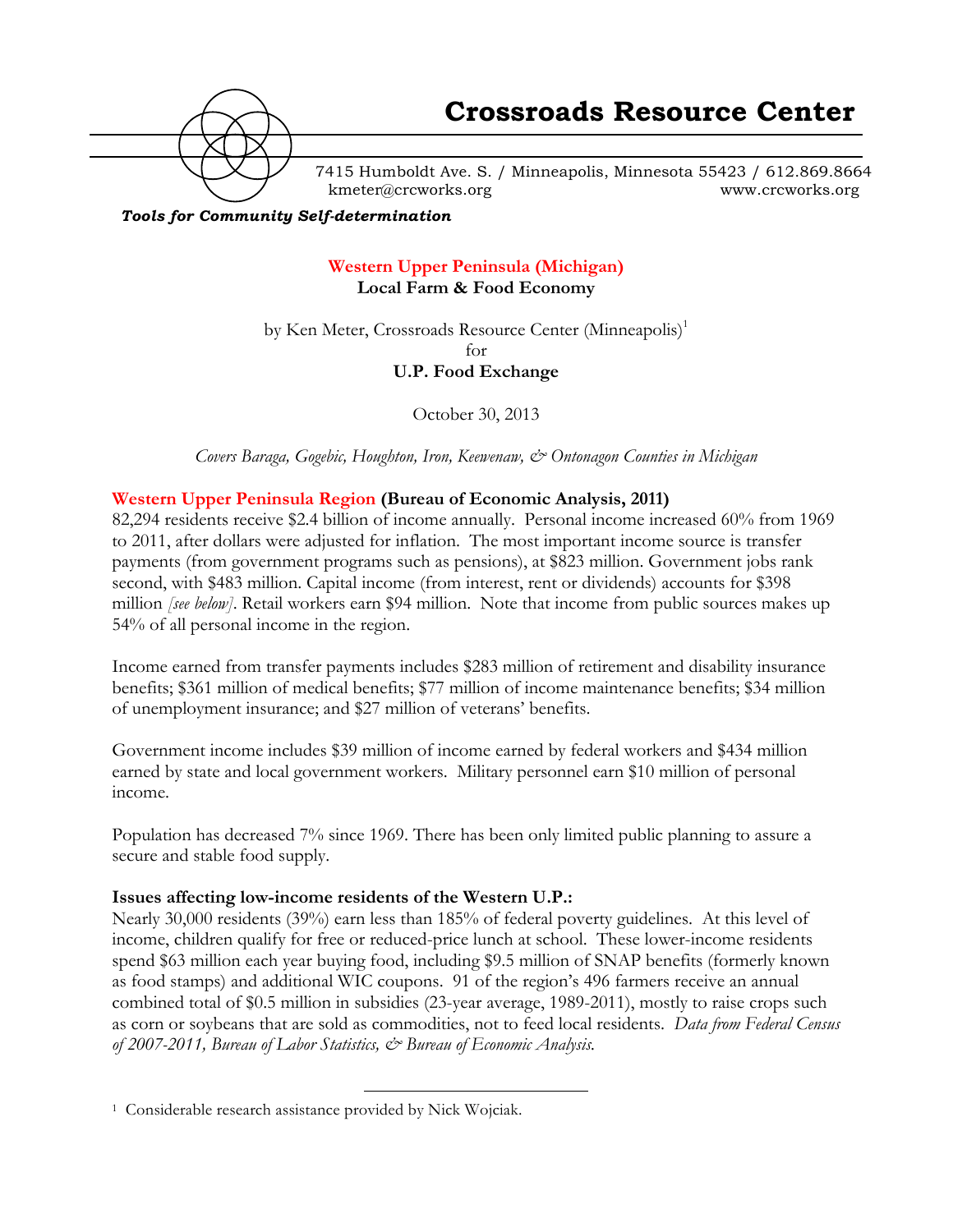10% percent of the region's households (over 3,300 residents) earn less than \$10,000 per year. *Source: Federal Census of 2007-2011.*

17% of all adults aged 18-64 in Michigan carried no health insurance in 2010, up from 10% in 1995. *Source: Centers for Disease Control.*

# **Food-related health conditions:**

23% of Michigan residents reported in 2009 that they eat five or more servings of fruit or vegetables each day. 77% do not. This level of adequate consumption is the same as the 1996 rate. This is a key indicator of health, since proper fruit and vegetable consumption has been connected to better health outcomes. *Source: Centers for Disease Control.*

52% of Michigan adults reported in 2009 that they have at least 30 minutes of moderate physical activity five or more days per week, or vigorous physical activity for 20 or more minutes three or more days per week. This is an increase over 46% in 2001. *Source: Centers for Disease Control.*

10% of Michigan residents have been diagnosed with diabetes. *Source: Centers for Disease Control.* Medical costs for treating diabetes and related conditions in the state are estimated at \$8 billion per year. If these costs were apportioned to the Western Upper Peninsula based on its share of the state population, this would result in medical costs of \$67 million per year for the Western U.P. itself *[Note that there is no reason to assume that medical costs for these conditions are as high in the U.P. as they are in the rest of the state, where diabetes rates run as high as 12%]. Source: American Diabetes Association.*

67% of Michigan residents are overweight (35%) or obese (32%), up from 55% in 1995. *Source: Centers for Disease Control.*

# **The region's farms (Agricultural Census, 2007)**

*Agricultural Census data for 2007 were released February 4, 2009*

*The Census of Agriculture defines a "farm" as "an operation that produces, or would normally produce and sell, \$1,000 or more of agricultural products per year."*

### *Land:*

- 496 farms. This is 1% of Michigan farms.
- The Western U.P. had one more farm in 2007 than in 2002.
- 17 (3%) of these are 1,000 acres or more in size.
- 136 (27%) farms are less than 50 acres.
- Average farm size is 214 acres, more than the state average of 179 acres.
- The region has 106,000 acres of land in farms.
- This amounts to 1% of the state's farmland.
- The Western U.P. region holds 35,000 acres of harvested cropland.
- At least 534 acres of these acres are irrigated. *Note that data for irrigated acres in Gogebic and Ontonagon counties were suppressed by the USDA in an effort to protect confidentiality, so this total is incomplete.*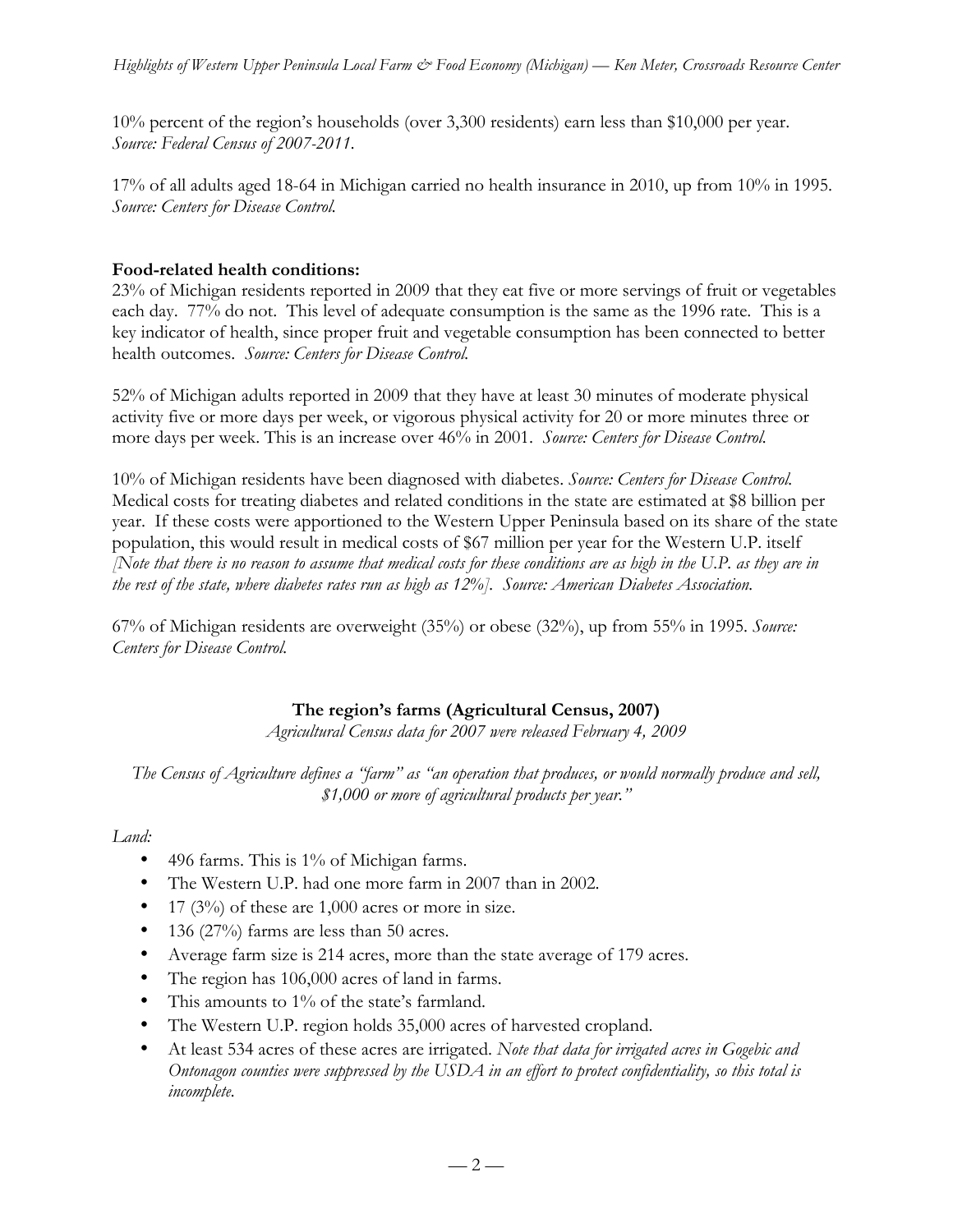• Average value of land and buildings per farm was \$456,000. This was less than the 2007 state average of \$611,000.

# *Sales:*

*With the exception of foods sold directly to consumers (see below), farmers typically sell commodities to wholesalers, brokers or manufacturers that require further processing or handling to become consumer items. The word "commodities" is used in this report to mean the crops and livestock sold by farmers through these wholesale channels. The term "products" encompasses commodity sales, direct sales, and any other sales.* 

- The region's farmers sold \$8.3 million of crops and livestock in 2007.
- Farm product sales decreased from 2002 to 2007. *Note that data for 2002 sales in Keweenaw County were suppressed by the USDA in an effort to protect confidentiality. Even with this suppression, 2002 total sales were more than 2007 total sales.*
- At least \$4.1 million of crops were sold. *Note that data for sales of crops in Keweenaw County were suppressed by the USDA in an effort to protect confidentiality, so this total is incomplete.*
- Over \$4.2 million of livestock and products were sold. *Note that data for sales of livestock and products in Keweenaw County were suppressed by the USDA in an effort to protect confidentiality, so this total is incomplete.*
- 377 (76%) of the region's farms sold less than \$10,000 of products in 2007.
- Total sales from these small farms were \$835,000, 10% of the region's farm product sales.
- 14 (3%) of the region's farms sold more than \$100,000 of products.
- Total sales from these larger farms were \$857,000, 10% of the region's farm product sales.
- 63% of the region's farms (314 of 496) reported net losses in 2007. This is more than the Michigan state average of 55%.
- 91 (18%) of the Western U.P. region's farmers collected a combined total of at least \$130,000 of federal subsidies in 2007. *Note that data for government payments in Gogebic County were suppressed by the USDA in an effort to protect confidentiality, so this total is incomplete.*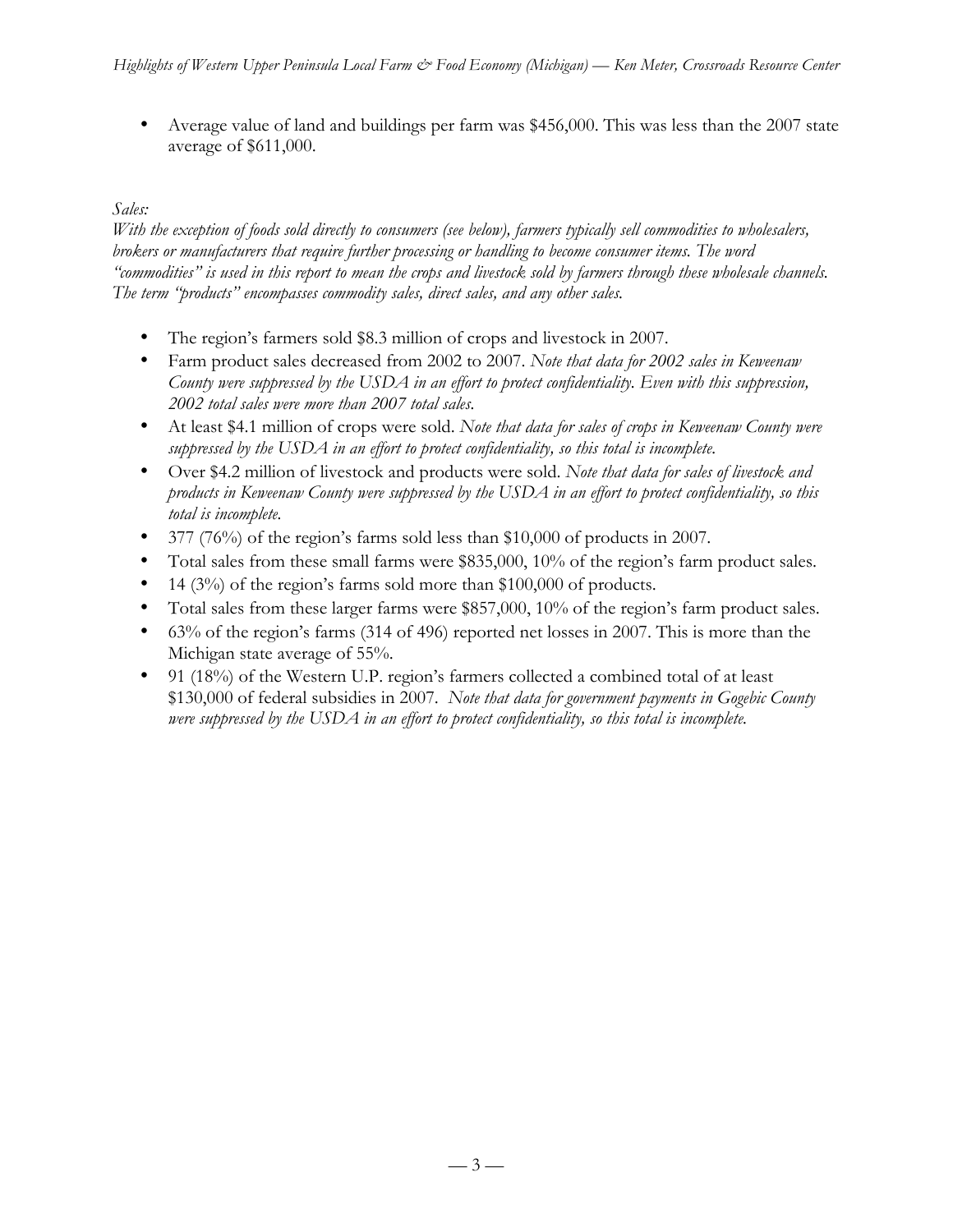# **Top farm products of Western U.P. (2007).**

*Note: \*\*Due to data suppression, all totals below are incomplete.* 

| Product                        | \$ Millions |
|--------------------------------|-------------|
| Cattle and calves              | $**19$      |
| Milk                           | $***17$     |
| Vegetables                     | $**12$      |
| Forage crops (hay, etc.)       | $**09$      |
| Fruits, tree nuts, and berries | **04        |
| Ornamentals                    | $**02$      |
| Christmas trees                | **∩ 1       |

## *Production Expenses:*

- Depreciation expenses were the largest single expense for Western U.P. farmers in 2007, totaling \$1.4 million (16% of production expenses).
- Supplies, repairs, and maintenance cost farmers \$1.1 million (12%).
- Gasoline, fuel, and oil costs were \$1.1 million (12%).
- Hired farm labor expenses were \$985,000 (11%).
- Feed purchases totaled \$942,000 (11%).
- Property taxes cost Western U.P. farmers \$846,000 (10%).
- Interest expenses were \$753,000 (9%).

# *Cattle & Dairy:*

- 160 farms hold an inventory of 5,830 cattle.
- 2,922 cattle were sold by farmers in 2007 for total sales of at least \$1.9 million. *Note that data for sales of cattle and calves in Keweenaw County were suppressed by the USDA in an effort to protect confidentiality, so this total is incomplete.*
- 115 farms raise beef cows.
- 17 farms raise milk cows.
- 6 farms produced corn for silage.
- 298 farms produced 38,000 tons of forage crops (hay, etc.) on 29,000 acres.
- 210 farms sold at least \$861,000 of forage. *Note that data for sales of forage crops (hay, etc.) in Gogebic, Iron, Keweenaw, and Ontonagon counties were suppressed by the USDA in an effort to protect confidentiality, so this total is incomplete.*

# *Other Livestock & Animal Products:*

- 21 farms hold an inventory of at least 128 hogs and pigs. *Note that data for inventory of hogs and pigs in Baraga County were suppressed by the USDA in an effort to protect confidentiality, so this total is incomplete.*
- 25 farms sold at least 114 hogs and pigs, worth over \$20,000 in 2007. *Note that data for number of hogs and pigs sold, and sales of hogs and pigs in Baraga and Ontonagon counties were suppressed by the USDA in an effort to protect confidentiality, so these totals are incomplete.*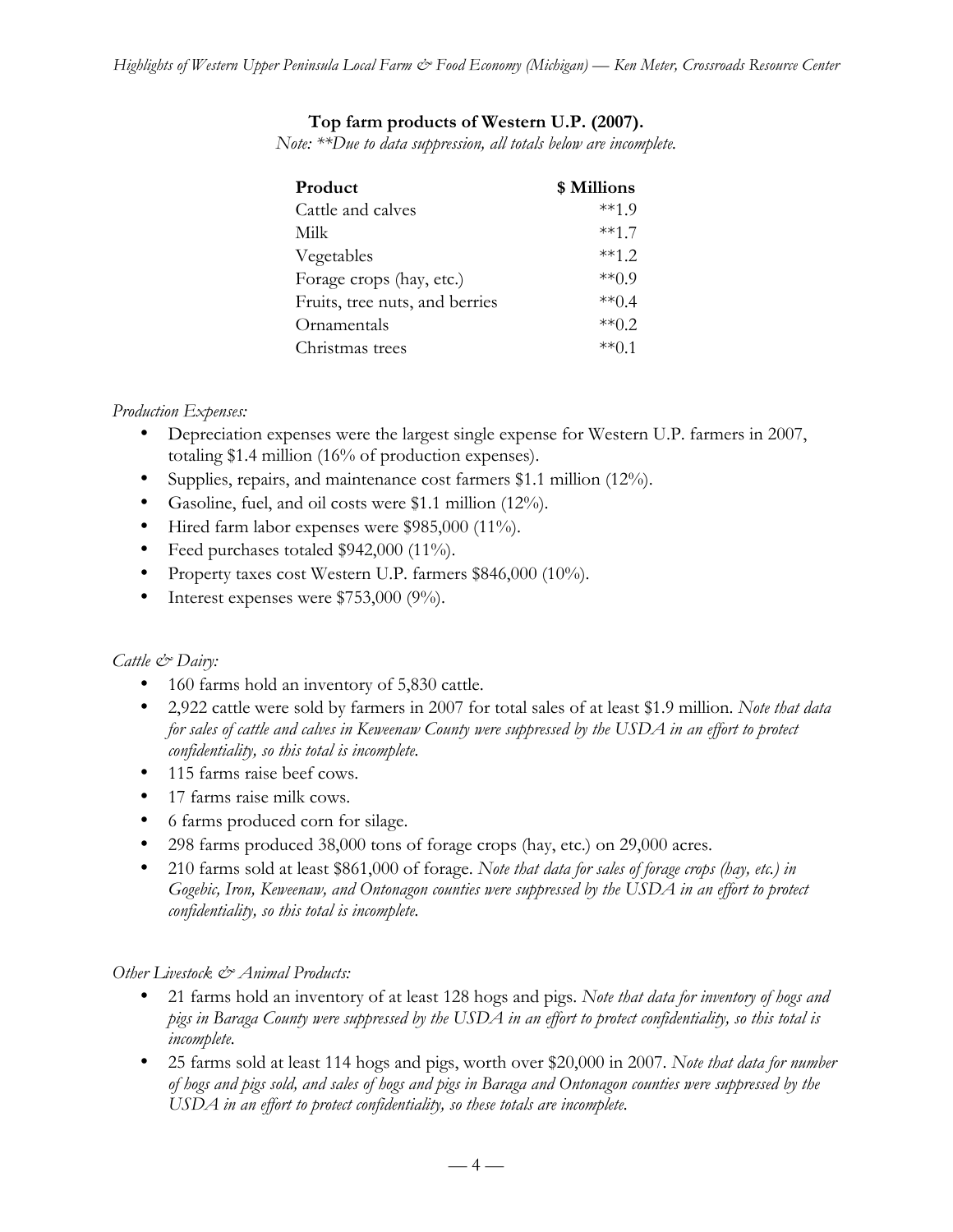- 20 farms hold an inventory of at least 322 sheep and lambs. *Note that data for inventory of sheep and lambs in Baraga and Ontonagon counties were suppressed by the USDA in an effort to protect confidentiality, so this total is incomplete.*
- 24 farms sold at least \$16,000 worth of sheep, goats, and lambs in 2007. *Note that data for sales of sheep, goats, and lambs in Baraga and Ontonagon counties were suppressed by the USDA in an effort to protect confidentiality, so this total is incomplete.*
- 75 farms hold an inventory of at least 1,115 laying hens*. Note that data for inventory of laying hens in Baraga County were suppressed by the USDA in an effort to protect confidentiality, so this total is incomplete.*
- 11 farms raise broiler chickens.
- 3 farms engage in aquaculture.
- 30 farms raise horses and ponies.

# *Grains, Oil Seeds, & Edible Beans:*

- 63 farms produced \$300,000 of grains, oil seeds, and edible beans.
- 6 farms produced at least 14,000 bushels of corn on over 210 acres. *Note that data for bushels of corn and acreage of corn in Baraga and Ontonagon counties were suppressed by the USDA in an effort to protect confidentiality, so these totals are incomplete. Also, data for sales of corn in all three corn growing counties were suppressed by the USDA in an effort to protect confidentiality.*
- One farm produced soybeans. *Note that data for acreage and bushels of soybeans were suppressed by the USDA in an effort to protect confidentiality.*
- 7 farms produced bushels of wheat. *Note that data for acreage and bushels of wheat were suppressed by the USDA in an effort to protect confidentiality.*

*Vegetables & Melons (some farmers state that Ag Census data does not fully represent vegetable production):*

- 27 farms worked at least 444 acres to produce vegetables, worth over \$1.2 million. *Note that data for acreage of vegetables and sales of vegetables in Ontonagon County were suppressed by the USDA in an effort to protect confidentiality, so this total is incomplete.*
- This represents a 2-farm increase in the number of farms over 2002 levels.
- 16 farms raised potatoes*.*

*Fruits (some farmers state that Ag Census data does not fully represent fruit production):*

- 30 farms in the region hold 130 acres of orchards.
- 42 farms sold at least \$376,000 of fruits, nuts, and berries*. Note that data for sales of fruits, nuts, and berries in Iron and Ontonagon counties were suppressed by the USDA in an effort to protect confidentiality, so this total is incomplete.*

# *Nursery & Greenhouse Plants:*

• 16 farms sold at least \$193,000 worth of ornamentals in 2007. *Note that data for sales of ornamentals in Gogebic and Ontonagon counties were suppressed by the USDA in an effort to protect confidentiality, so this total is incomplete.*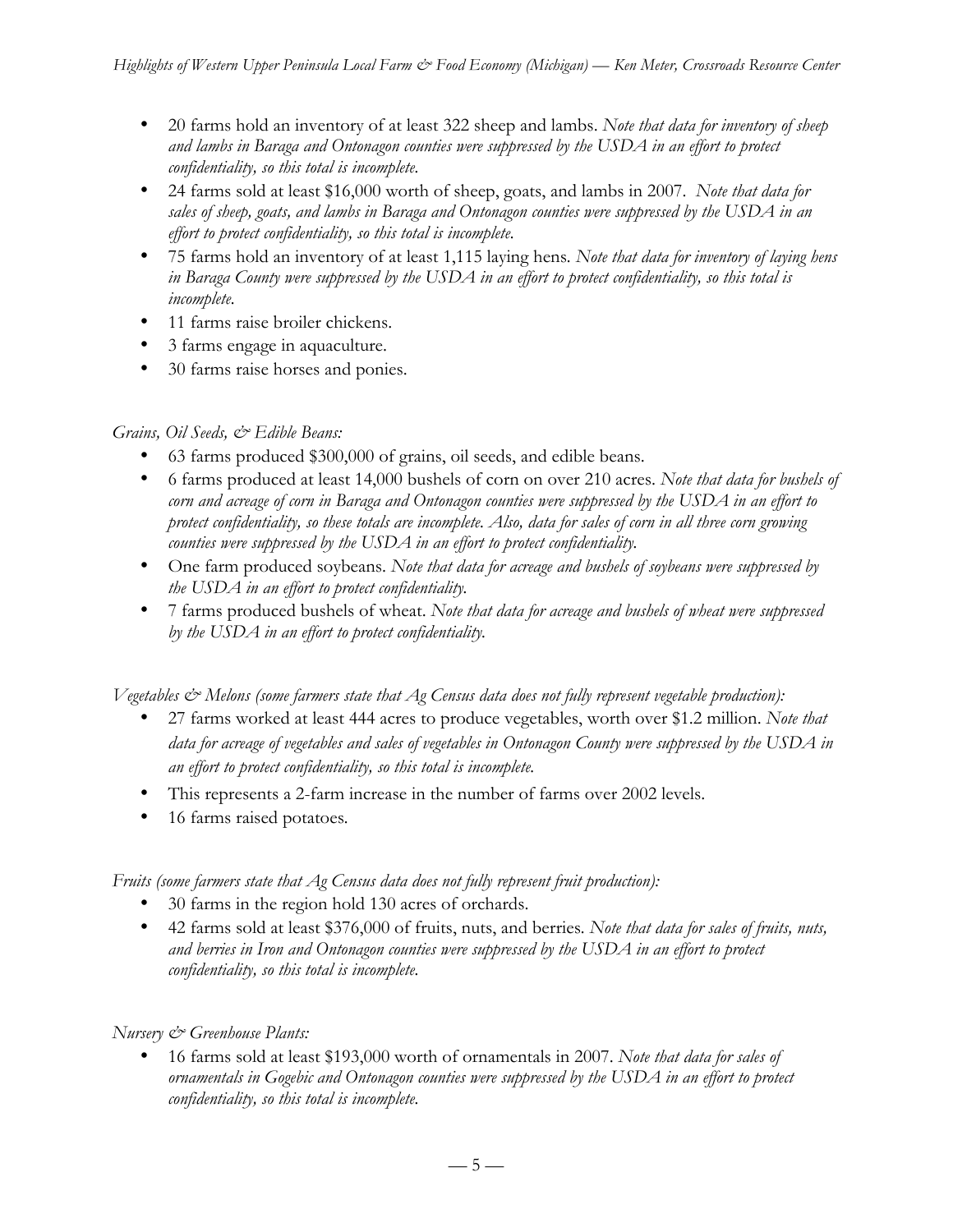- This represents a 3-farm increase over 2002.
- 13 farms sold Christmas trees.

## *Direct & Organic Sales:*

- 95 farms sell \$365,000 of food products directly to consumers. This is a 56% increase of number of farms (61 in 2002) selling direct, and a 70% increase in direct sales over 2002 sales of \$215,000.
- This amounts to 4% of farm product sales, 10 times the national average of 0.4%.
- Houghton County leads the region in direct sales, with \$164,000.
- 62 farms in the region sold at least \$3,000 of organic products. *Note that data for sales of organic products in Iron and Ontonagon counties were suppressed by the USDA in n effort to protect confidentiality, so this total is incomplete.*
- For comparison, 582 farms in Michigan sold \$32 million of organic food products.
- No farms market through community supported agriculture (CSA), according to USDA counts.
- 18 farms produce and sell value-added products.

## *Conservation Practices:*

- 63 farms use conservation methods such as no-till, limited tilling, filtering field runoff to remove chemicals, fencing animals to prevent them from entering streams, etc.
- 107 farms practice rotational or management intensive grazing.
- 7 farms generate energy or electricity on the farm.

### *Other Crops:*

- 57 farms produced 48,000 bushels of oats on 1,372 acres.
- 21 farms produced at least 25,000 bushels of barley on over 709 acres. *Note that data for acreage and bushels of barley in Baraga and Gogebic counties were suppressed by the USDA in an effort to protect confidentiality, so these totals are incomplete..*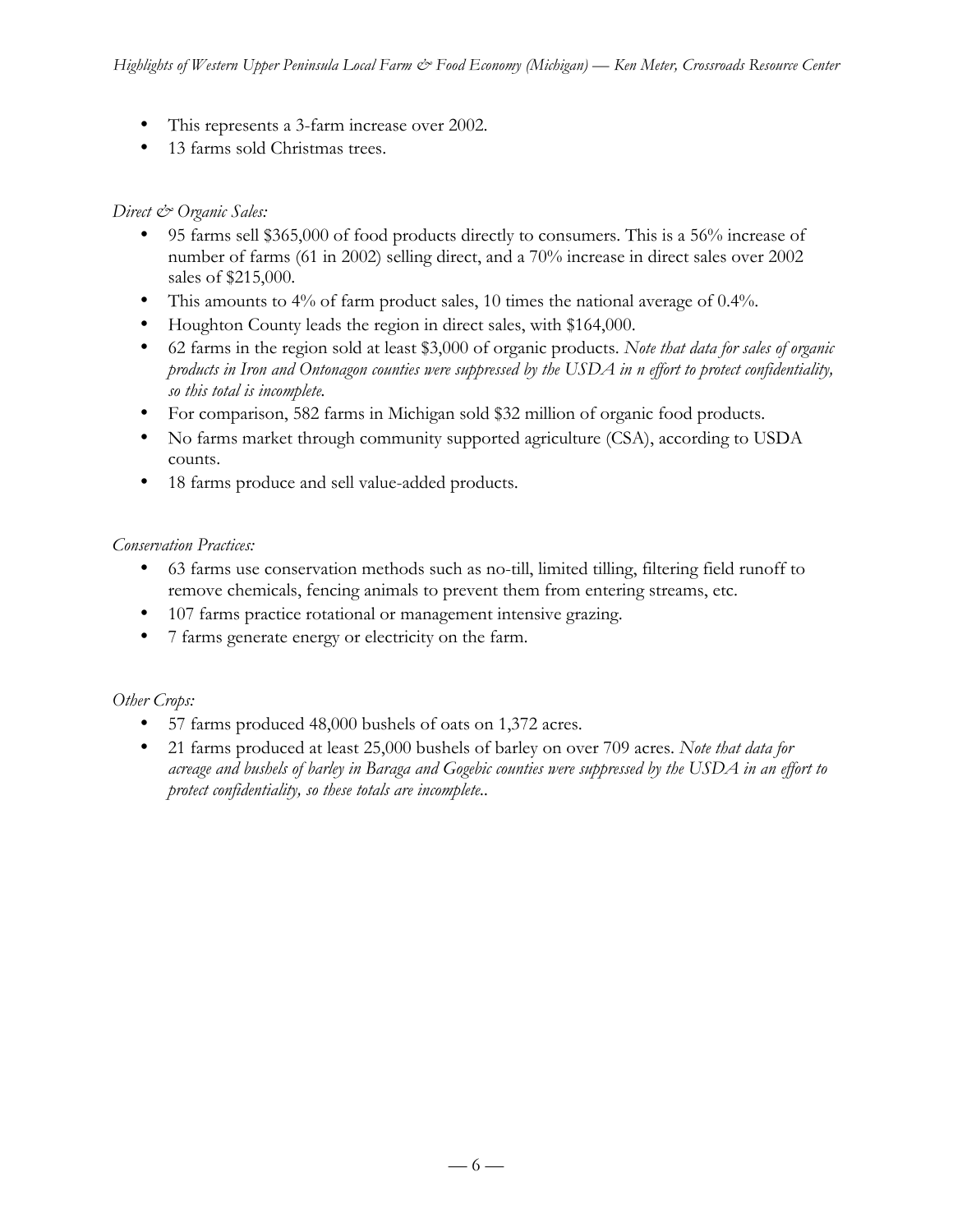## **Limited-resource farms and others in the Western U.P. region (Census of Agriculture, 2007)**

| Small family farms:             | Farms | Percent | Acres        | Percent |
|---------------------------------|-------|---------|--------------|---------|
| Limited-resource                | 108   | $22\%$  | 16,319       | 15%     |
| Retirement                      | 108   | $22\%$  | $*20,798$    | 20%     |
| Residential/lifestyle           | 188   | 38%     | 35,835       | 34%     |
| Farming occupation/lower sales  | 64    | $13\%$  | $*17,131$    | 16%     |
| Farming occupation/higher sales |       | $1\%$   | $**1,925$    | $2\%$   |
| Large family farms              | 3     | $1\%$   | $**$         | $0\%$   |
| Very large family farms         | 2     | $0\%$   | $**$         | $0\%$   |
| Nonfamily farms                 | 16    | $3\%$   | **887        | $1\%$   |
| Total                           | 496   |         | $*$ $92,895$ |         |

*Note: \*\* denotes that data have been suppressed*

### *Definition of terms (Agricultural Census 2007):*

**Limited-resource farms** have market value of agricultural products sold gross sales of less than \$100,000, and total principal operator household income of less than \$20,000.

**Retirement farms** have market value of agricultural products sold of less than \$250,000, and a principal operator who reports being retired.

**Residential/lifestyle farms** have market value of agricultural products sold of less than \$250,000, and a principal operator who reports his/her primary occupation as other than farming.

**Farming occupation/lower-sales farms** have market value of agricultural products sold of less than \$100,000, and a principal operator who reports farming as his/her primary occupation.

**Farming occupation/higher-sales farms** have market value of agricultural products sold of between \$100,000 and \$249,999, and a principal operator who reports farming as his/her primary occupation.

**Large family farms** have market value of agricultural products sold between \$250,000 and \$499,999.

**Very large family farms** have market value of agricultural products sold of \$500,000 or more.

**Nonfamily farms are farms** organized as nonfamily corporations, as well as farms operated by hired manager.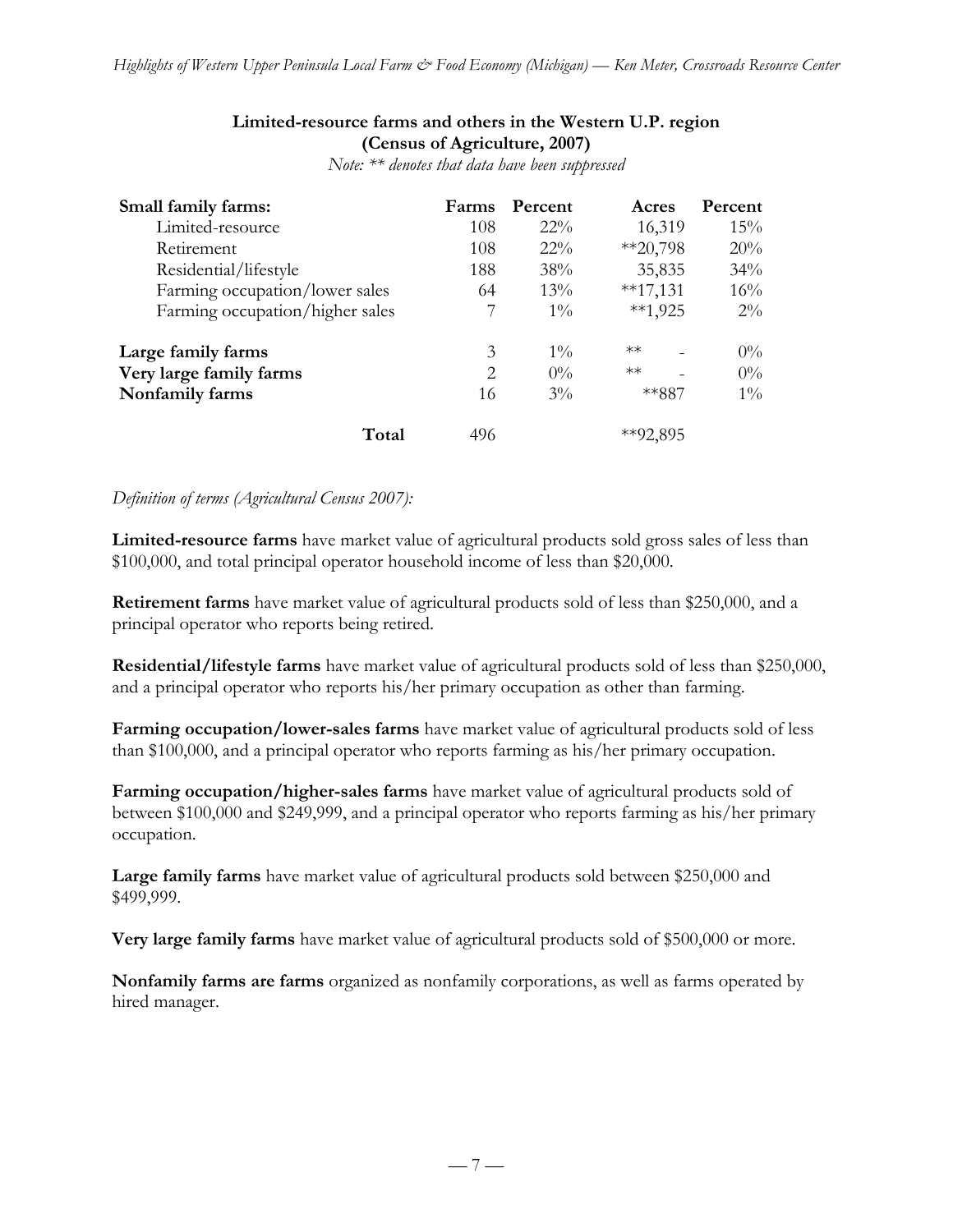# **County and State Highlights**

# **Baraga County highlights (Agriculture Census 2007):**

- 76 farms, 13 more farms than in 2002.
- Baraga County has 19,000 acres of land in farms.
- Farmers sold \$1.34 million of products in 2007.
- $$760,000 (57%)$  of these sales were crops.
- \$581,000 (43%) of these sales were livestock.
- The most prevalent farm size is 50 to 179 acres, with 25 farms (33%) in this category.
- The next most prevalent is 10 to 49 acres, with 22 (29%) farms.
- 6 farms  $(8\%)$  are 1,000 acres or more.
- 22 farms (29%) are less than 50 acres.
- 54 farms (71%) sold less than \$10,000 in farm products.
- 3 farms (4%) sold more than \$100,000 in farm products.
- Baraga County ranks first in Michigan for acreage of dry edible peas, but *acreage figures were not released by the USDA in an effort to protect confidentiality.*
- The county ranks 8<sup>th</sup> in the state for acreage of barley, but *acreage figures were not released by the USDA in an effort to protect confidentiality.*
- 13 farms sold \$113,000 of food directly to consumers. This is a 6-farm increase in the number of farms selling direct, and a 232% increase in direct sales over 2002 sales of \$34,000.
- Direct sales were 8% of farm product sales, 20 times the national average of 0.4%.

# **Gogebic County highlights (Agriculture Census 2007):**

- 42 farms, 7 less farms than in 2002.
- Gogebic County has 3,907 acres of land in farms.
- Farmers sold \$394,000 of products in 2007.
- $$125,000$  (32%) of these sales were crops.
- \$270,000 (69%) of these sales were livestock.
- The most prevalent farm size is 50 to 179 acres, with 30 farms (71%) in this category.
- The next most prevalent is 10 to 49 acres, with 7 (17%) farms.
- No farms are 1,000 acres or more.
- 8 farms (19%) are less than 50 acres.
- 36 farms (86%) sold less than \$10,000 in farm products.
- No farms sold more than \$100,000 in farm products.
- Gogebic County ranks 1<sup>st</sup> in Michigan for acreage of wild rice, but *acreage figures were not released by the USDA in an effort to protect confidentiality.*
- 14 farms sold \$32,000 of food directly to consumers. This is an 11-farm (33%) increase in the number of farms selling direct, and a 357% increase in direct sales over 2002 sales of \$7,000.
- Direct sales were 8% of farm product sales, 20 times the national average of 0.4%.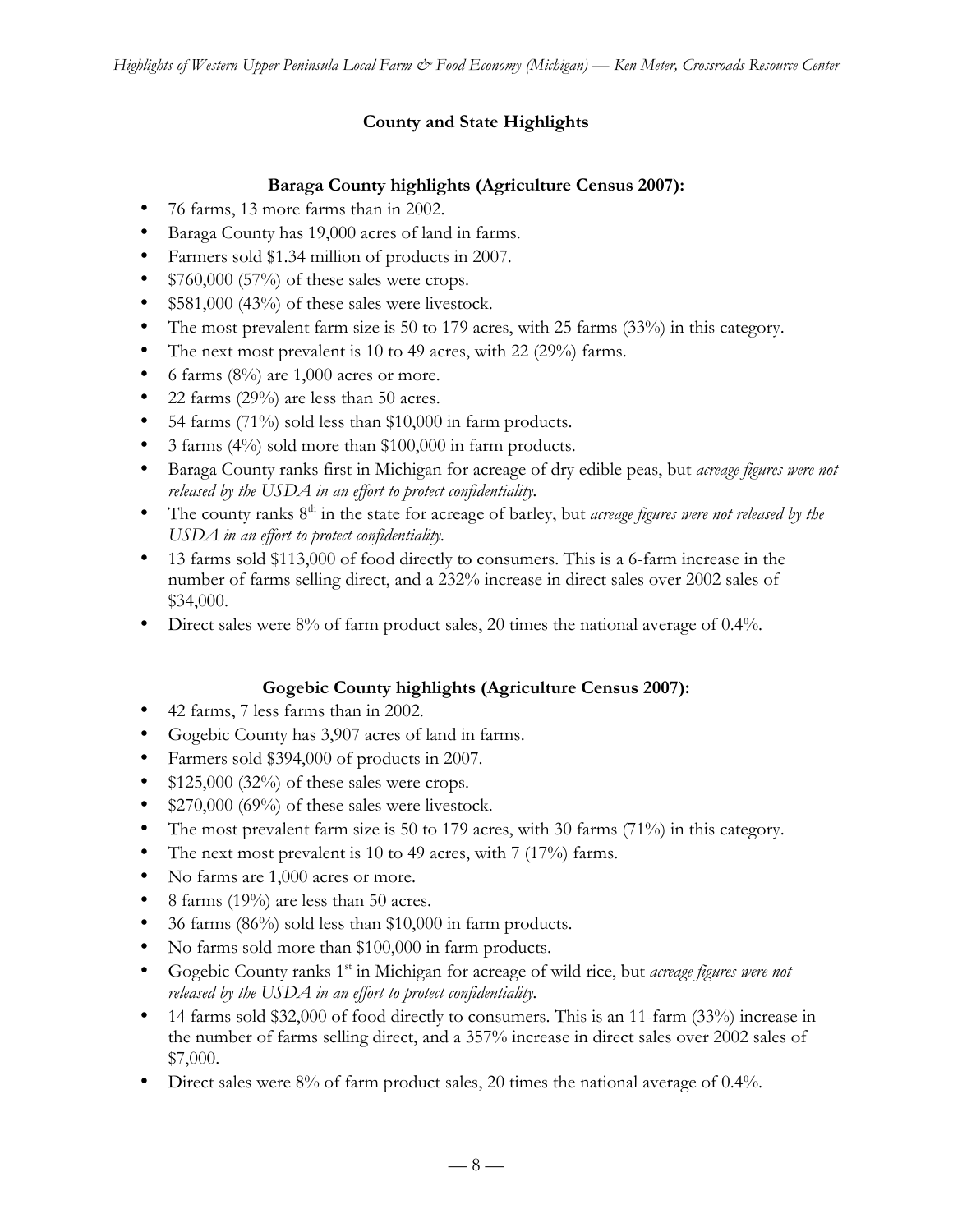# **Houghton County highlights (Agriculture Census 2007):**

- 155 farms, 3 farms less than in 2002.
- Houghton County has 24,000 acres of land in farms.
- Farmers sold \$2.7 million of products in 2007.
- \$1 million (37%) of these sales were crops.
- \$1.7 million (63%) of these sales were livestock.
- The most prevalent farm size is 50 to 179 acres, with 60 farms (39%) in this category.
- The next most prevalent is 10 to 49 acres, with 50 (32%) farms.
- 2 farms  $(1\%)$  are 1,000 acres or more.
- 55 farms (35%) are less than 50 acres.
- 125 farms (81%) sold less than \$10,000 in farm products.
- 4 farms (3%) sold more than \$100,000 in farm products.
- 44 farms sold \$164,000 of food directly to consumers. This is a 15-farm (52%) increase in the number of farms selling direct, and a 46% increase in direct sales over 2002 sales of \$112,000.
- Direct sales were 6% of farm product sales, 15 times the national average of 0.4%.

# **Iron County highlights (Agriculture Census 2007):**

- 111 farms, 5 more farms than in 2002.
- Iron County has 28,000 acres of land in farms.
- Farmers sold \$1.9 million of products in 2007.
- \$1.4 million (74%) of these sales were crops.
- \$512,000 (26%) of these sales were livestock.
- The most prevalent farm size is 50 to 179 acres, with 46 farms (41%) in this category.
- The next most prevalent is 10 to 49 acres, with 29 (26%) farms.
- 4 farms  $(4\%)$  are 1,000 acres or more.
- 32 farms (29%) are less than 50 acres.
- 83 farms (75%) sold less than \$10,000 in farm products.
- 3 farms (3%) sold more than \$100,000 in farm products.
- 12 farms sold \$12,000 of food directly to consumers. This is a two-farm decrease in the number of farms selling direct, and a 56% decrease in direct sales since 2002 sales of \$27,000.
- Direct sales were 1% of farm product sales, more than double the national average of 0.4%.

# **Keweenaw County highlights (Agriculture Census 2007):**

- 8 farms, 3 less farms than in 2002.
- Keweenaw County has 1,602 acres of land in farms.
- Farmers sold \$6,000 of products in 2007.
- Sales of crops and livestock in Keweenaw County were suppressed by the USDA in an effort to protect *confidentiality.*
- The most prevalent farm size is 50 to 179 acres, with 4 farms (50%) in this category.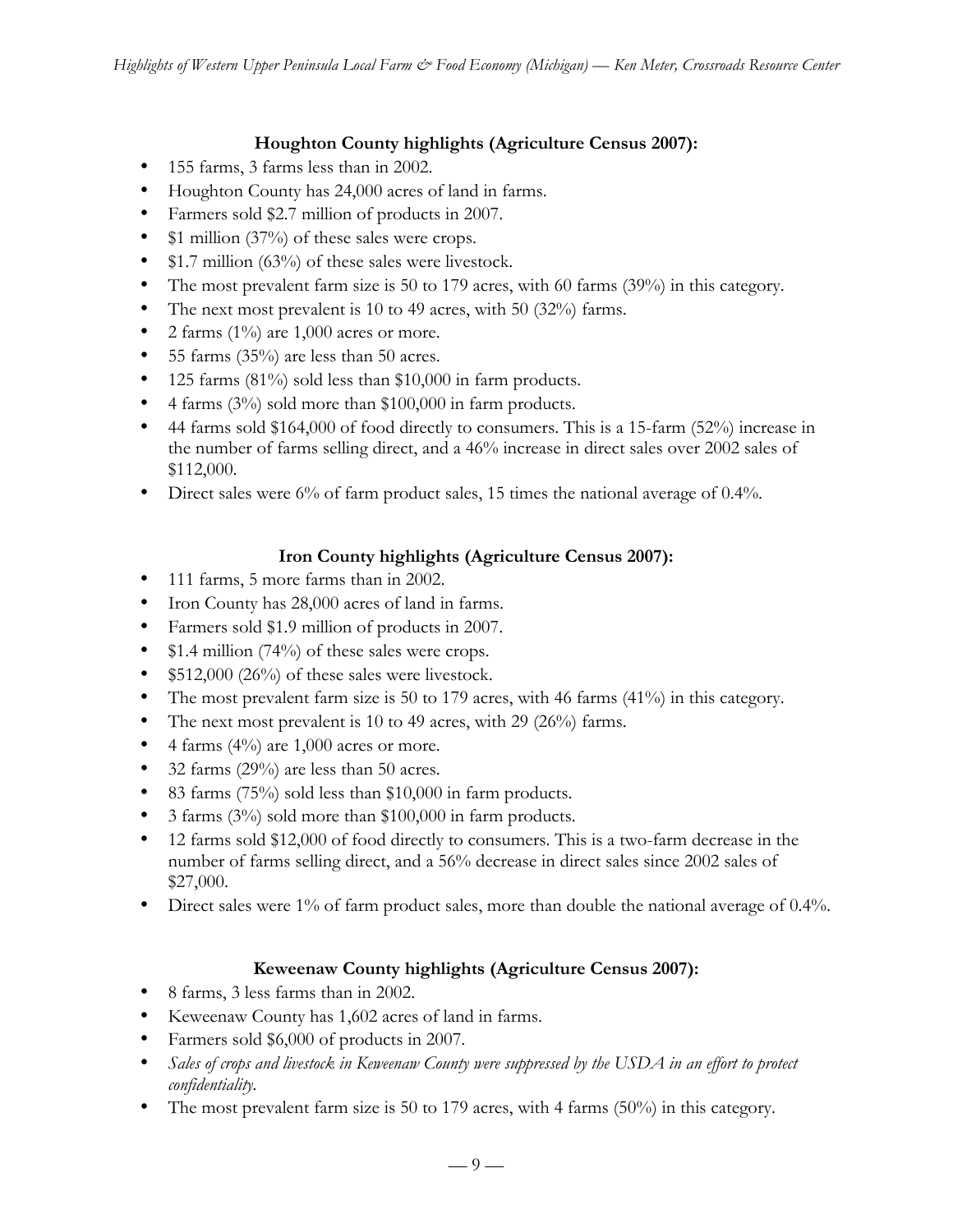- The next most prevalent is 10 to 49 acres, with 3 (38%) farms.
- 1 farm  $(13\%)$  is 1,000 acres or more.
- 3 farms (38%) are less than 50 acres.
- 8 farms (100%) sold less than \$10,000 in farm products.
- No farm sold more than \$100,000 in farm products.
- No farms sold directly to consumers

# **Ontonagon County highlights (Agriculture Census 2007):**

- 104 farms, 4 farms less than in 2002.
- Ontonagon County has 31,000 acres of land in farms.
- Farmers sold \$1.93 million of products in 2007.
- \$752,000 (39%) of these sales were crops.
- \$1.18 million (61%) of these sales were livestock.
- The most prevalent farm size is 50 to 179 acres, with 35 farms (34%) in this category.
- The next most prevalent is 180 to 499 acres, with 33 (32%) farms.
- 4 farms  $(4\%)$  are 1,000 acres or more.
- 16 farms  $(15\%)$  are less than 50 acres.
- 71 farms (68%) sold less than \$10,000 in farm products.
- 4 farms (4%) sold more than \$100,000 in farm products.
- Ontonagon County ranks 3<sup>rd</sup> in Michigan for acreage of field and grass seed crops, with 292.
- 12 farms sold \$44,000 of food directly to consumers. This is a 4-farm increase in the number of farms selling direct, and a 26% increase in direct sales over 2002 sales of \$35,000.
- Direct sales were 2% of farm product sales, 5 times the national average of 0.4%.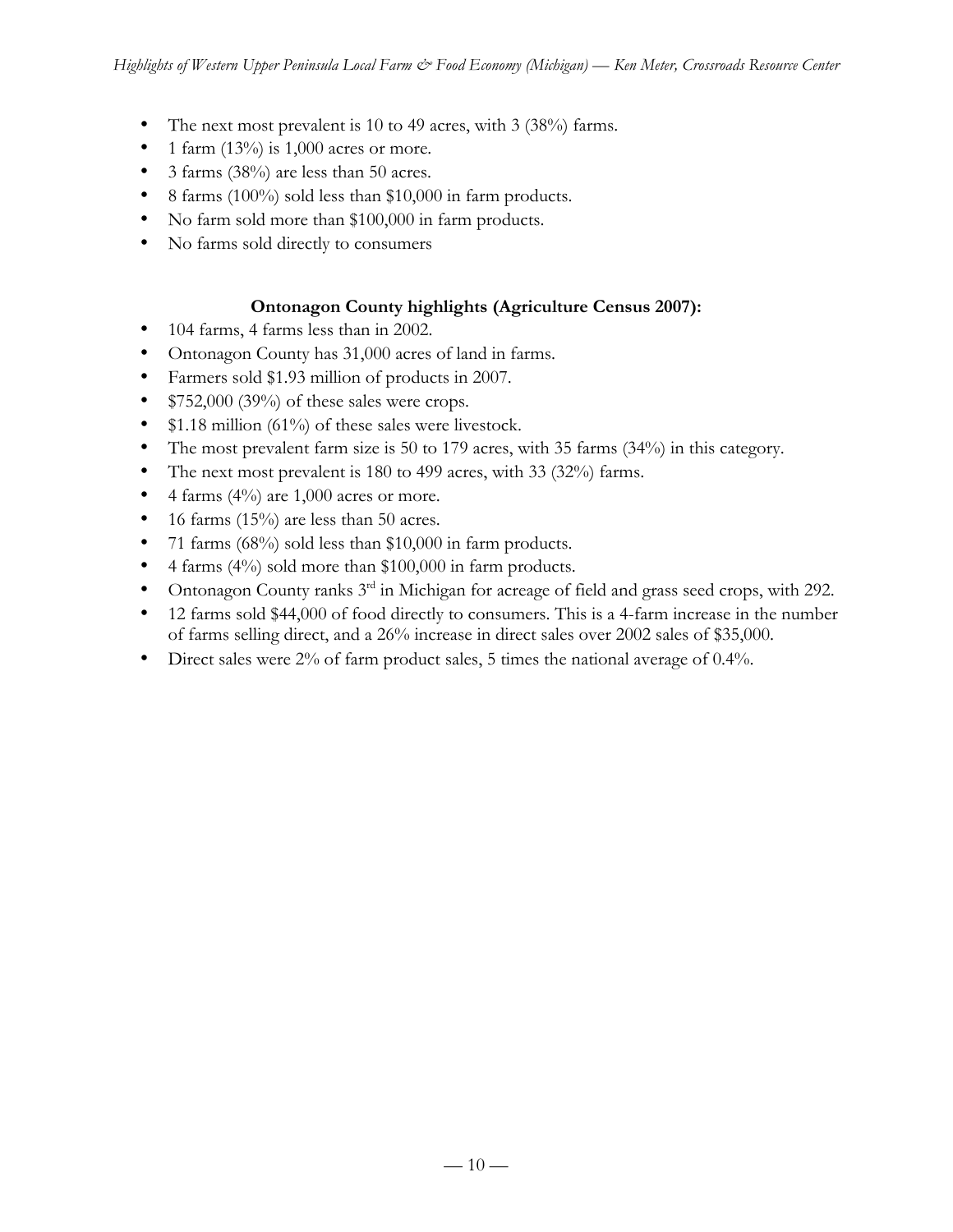# **State of Michigan highlights (Agriculture Census 2007):**

- $56,000$  farms,  $5%$  more than in 2002.
- Michigan has 10 million acres of land in farms.
- Farmers sold \$5.8 billion of products in 2007.
- \$3.33 billion (58%) of these sales were crops.
- \$2.42 billion (42%) of these sales was livestock.
- The most prevalent farm size is 10 to 49 acres, with 21,000 farms (37%) in this category.
- The next most prevalent is 50 to 179 acres, with 19,000 (34%) farms.
- 1,969 farms  $(4\%)$  are 1,000 acres or more.
- 24,945 farms  $(45%)$  are less than 50 acres.
- 35,000 farms  $(62\%)$  sold less than \$10,000 in farm products.
- 7,966 farms (14%) sold more than \$100,000 in farm products.
- Michigan ranks  $3<sup>rd</sup>$  in the United States for sales of Christmas trees, with \$29 million.
- The state ranks  $5<sup>th</sup>$  in the country for sales of fruit, tree nuts, and berries, with \$392 million.
- Michigan ranks  $6<sup>th</sup>$  in the country for sales of ornamentals, with \$623 million.
- The state ranks seventh in the country for sales of milk with \$1.3 billion.
- Michigan ranks  $7<sup>th</sup>$  in the country for acreage of corn for silage, with 297,000.
- The state ranks  $9<sup>th</sup>$  in the country for vegetable sales, with \$347 million.
- 6,373 farms sold \$59 million of food directly to consumers. This is a 29% increase in the number of farms selling direct (4,925 in 2002), and a 58% increase in direct sales over 2002 sales of \$37 million.
- Direct sales were 1% of farm product sales, more than twice the national average of 0.4%.
- Note that at \$59 million, direct sales from farmers to consumers amount to just a bit less than the value of the  $16<sup>th</sup>$ -ranking product, cucumbers.
- 632 farms farm organically, with a total of 41,000 acres of harvested cropland, and 4,709 acres of pastureland.
- 14,000 acres on 477 farms are undergoing organic conversion.
- 582 farms in Michigan sold \$32 million of organic food products, including \$18 million of crops (this may include ornamental and greenhouse crops), \$3.6 million of livestock and poultry, and \$10.5 million of products from livestock and poultry (such as milk or eggs).
- 463 farms market through community supported agriculture (CSA).
- 2,194 farms produce value-added products.
- 15,220 farms use conservation methods such as no-till, limited tilling, filtering field runoff to remove chemicals, fencing animals to prevent them from entering streams, etc.
- 7,151 farms practice rotational or management intensive grazing.
- 417 farms generate energy or electricity on the farms.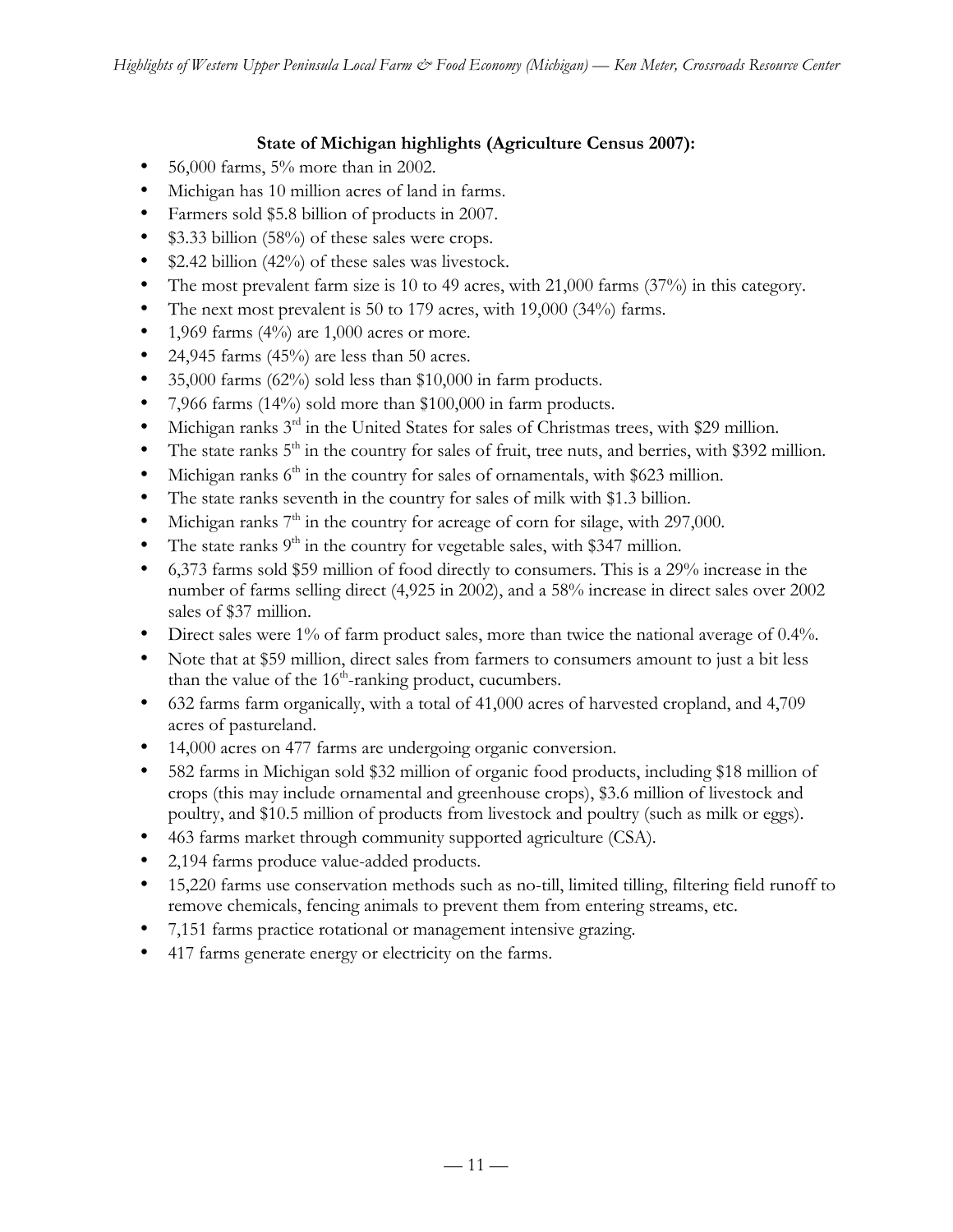# **Michigan's top farm products in 2011 (Economic Research Service)**

*The data in the table and pie chart below are for Michigan as a whole. See chart on next page.*

|                |                    | \$ millions |
|----------------|--------------------|-------------|
| $\mathbf{1}$   | Dairy products     | 1,774       |
| 2              | Corn               | 1,676       |
| $\overline{3}$ | Soybeans           | 1,022       |
| $\overline{4}$ | Greenhouse/nursery | 594         |
| 5              | Cattle and calves  | 434         |
| 6              | Hogs               | 419         |
| 7              | Wheat              | 326         |
| 8              | Sugar beets        | 262         |
| 9              | Chicken eggs       | 190         |
| 10             | Potatoes           | 162         |
| 11             | Dry beans          | 151         |
| 12             | Apples             | 143         |
| 13             | Blueberries        | 119         |
| 14             | Hay                | 69          |
| 15             | Cherries           | 65          |
| 16             | Cucumbers          | 61          |
| 17             | Grapes             | 34          |
| 18             | Squash             | 26          |
| 19             | Beans, snap        | 24          |
| 20             | Corn, sweet        | 21          |
| 21             | Asparagus          | 17          |
| 22             | Celery             | 13          |
| 23             | Peppers, green     | 13          |

*Note: Turkeys*  $\breve{c}$  *tomatoes were also listed among Michigan's top 25 products, but sales figures for these products were not released by ERS, in an effort to protect confidentiality.*

Note also that at \$59 million, direct sales from farmers to consumers amount to just a bit less than the value of the  $16<sup>th</sup>$ -ranking product, cucumbers.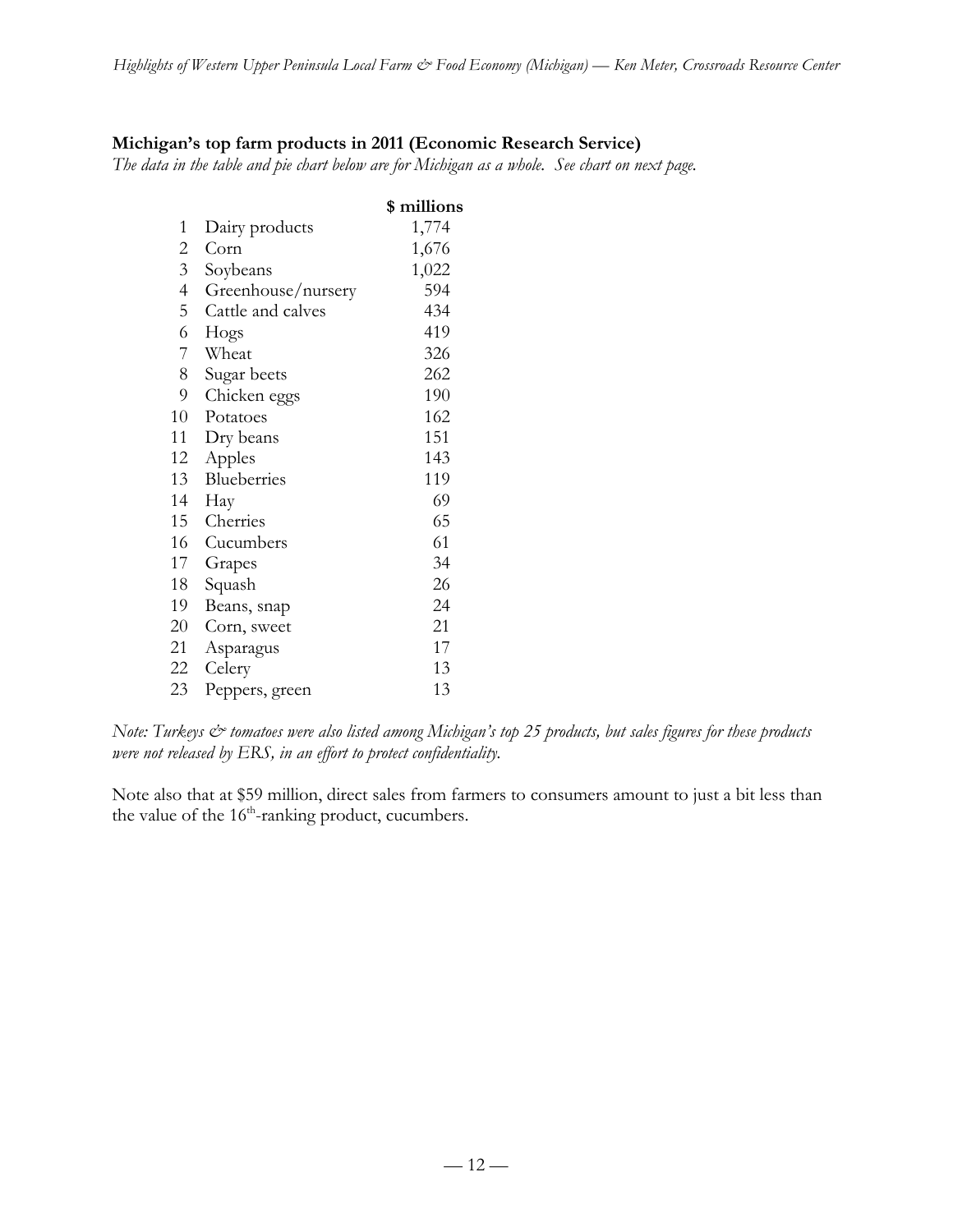

# **Michigan's top farm products in 2011 (Economic Research Service)**

*See table on previous page*

*Source: USDA Economic Research Service*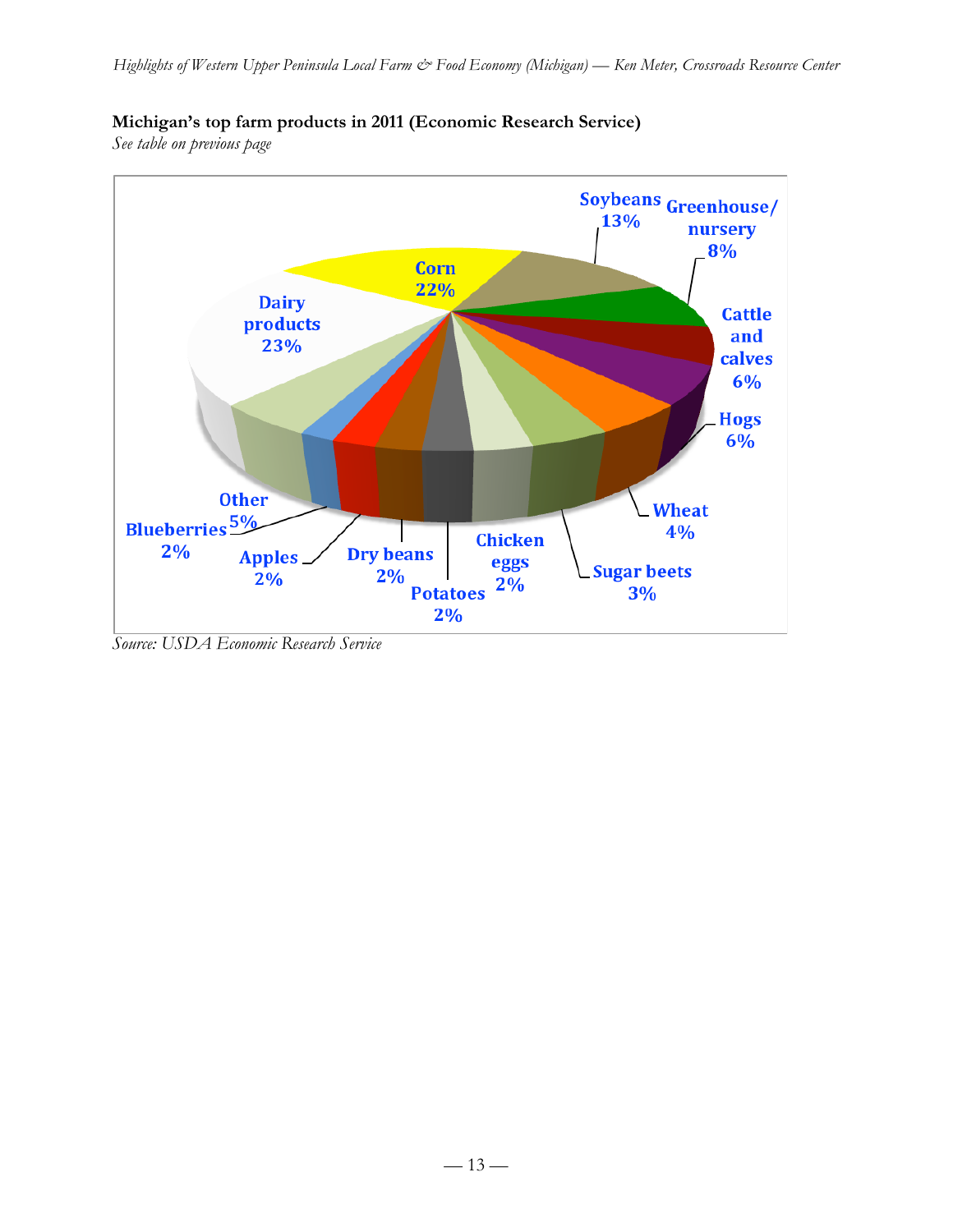## **Balance of Cash Receipts and Production Costs (BEA):**

496 Western U.P. farmers sell \$11.9 million of food commodities per year (1989-2011 average), spending \$13.5 million to raise them, for an annual loss of \$1.6 million. This is an average net loss of \$3,200 per farm. *Note that these sales figures compiled by the BEA may differ from cash receipts recorded by the USDA Agriculture Census (above).*

Overall, farmers spent \$37 million more to produce crops and livestock over the years 1989 to 2011 than they earned by selling these products. Moreover, farm production costs exceeded cash receipts for 20 years of that 23-year period. Further, 63% of the region's farms reported that they lost money in 2007 (Ag Census), and Western U.P. farmers earned \$4 million less by selling commodities in 2011 than they earned in 1969 (in 2011 dollars).

Farmers earn another \$2 million per year of farm-related income — primarily custom work, and rental income (23-year average for 1989-2011). Federal farm support payments are a more important source of net income than commodity production, averaging \$536,000 per year for the region for the same years. Only 18% of Western U.P. farms collect subsidies.

### **The region's consumers:**

*See also information covering low-income food consumption and food-related health conditions, page 1-2 above.* Western Upper Peninsula consumers spend \$206 million buying food each year, including \$127 million for home use. Most of this food is produced outside the region, so U.P. consumers spend about \$190 million per year buying food sourced outside the region. Only \$365,000 of food products (4% of farm cash receipts and 0.18% of the region's consumer market) are sold by farmers directly to consumers.

Estimated change in net assets (that is, assets minus liabilities) for all region households combined was a loss of \$75 million in 2011 alone (BLS). This places additional pressure on U.P. consumers trying to buy food.

### **Farm and food economy summary:**

Farmers lose \$1.6 million each year producing food commodities, and spend at least \$5 million buying inputs sourced outside of the region. Even when farmers make money, these input purchases result in substantial losses to the region as a whole. Overall, farm production creates a loss of \$7 million to the region.

Meanwhile, consumers spend \$190 million buying food from outside. Thus, total loss to the region is \$197 million of potential wealth *each year*. This loss amounts to *sixteen times* the value of all food products raised in the region.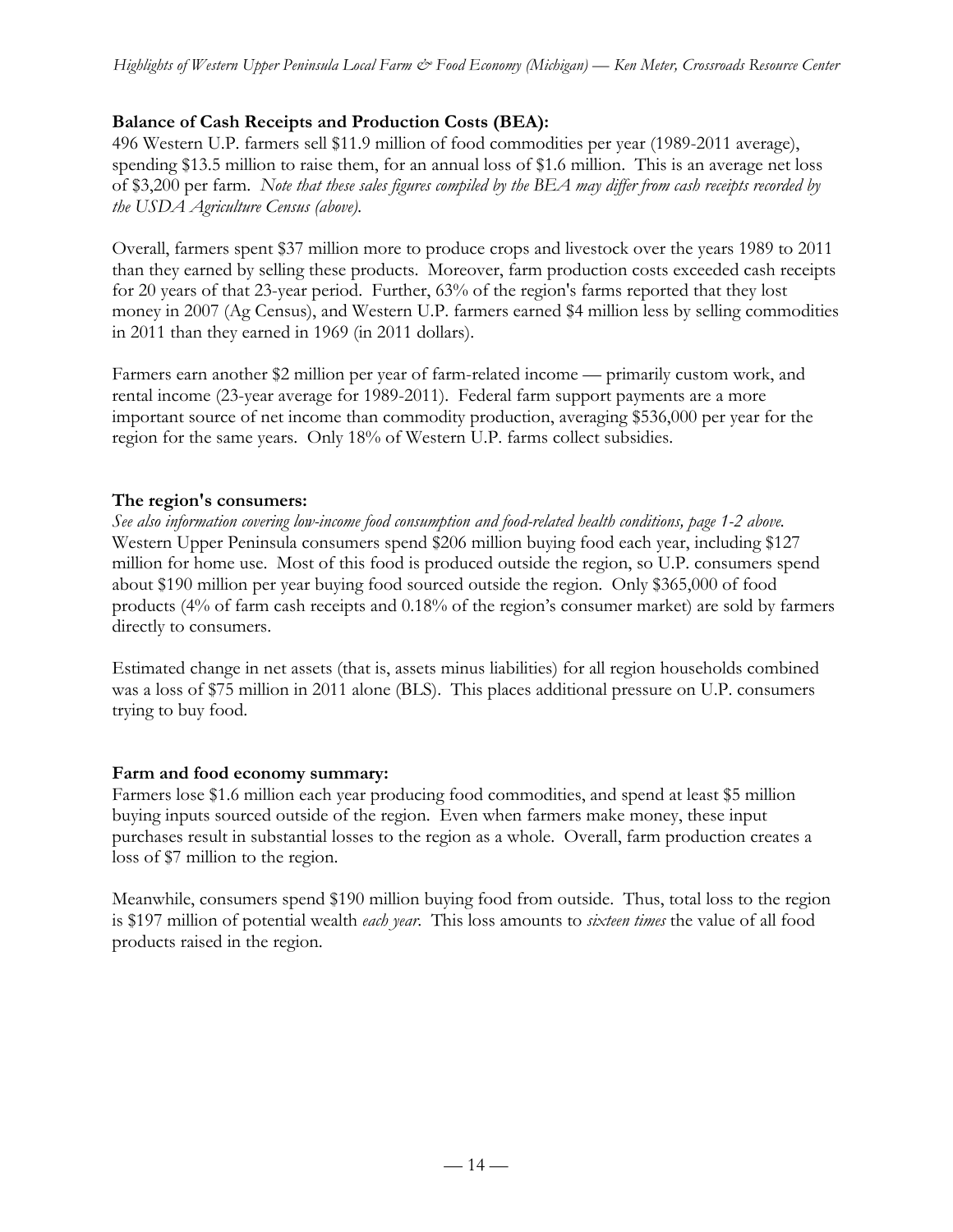### **Western Upper Peninsula: markets for food eaten at home (2011):**

Western U.P. residents purchase \$206 million of food each year, including \$127 million to eat at home. Home purchases break down in the following way:

|                                     | millions |
|-------------------------------------|----------|
| Meats, poultry, fish, and eggs      | \$26     |
| Fruits & vegetables                 | 23       |
| Cereals and bakery products         | 18       |
| Dairy products                      | 14       |
| "Other," incl. Sweets, fats, & oils | 46       |

If Western U.P. residents purchased \$5 of food each week directly from farmers in the region, this would generate \$20 million of new farm revenue for the region.

#### **Central U.P.: markets for food eaten at home (2011):**

Central U.P. residents purchase \$430 million of food each year, including \$265 million to eat at home. Home purchases break down in the following way:

|                                     | millions |
|-------------------------------------|----------|
| Meats, poultry, fish, and eggs      | \$55     |
| Fruits & vegetables                 | 48       |
| Cereals and bakery products         | 38       |
| Dairy products                      | 28       |
| "Other," incl. Sweets, fats, & oils | 07       |

If Central U.P. residents purchased \$5 of food each week directly from farmers in the region, this would generate \$45 million of new farm revenue for the region.

#### **Eastern U.P.: markets for food eaten at home (2011):**

Eastern U.P. residents purchase \$140 million of food each year, including \$86 million to eat at home. Home purchases break down in the following way:

|                                     | millions |
|-------------------------------------|----------|
| Meats, poultry, fish, and eggs      | \$18     |
| Fruits & vegetables                 | 16       |
| Cereals and bakery products         | 12       |
| Dairy products                      | 9.2      |
| "Other," incl. Sweets, fats, & oils | 32       |

If Eastern U.P. residents purchased \$5 of food each week directly from farmers in the region, this would generate \$15 million of new farm revenue for the region.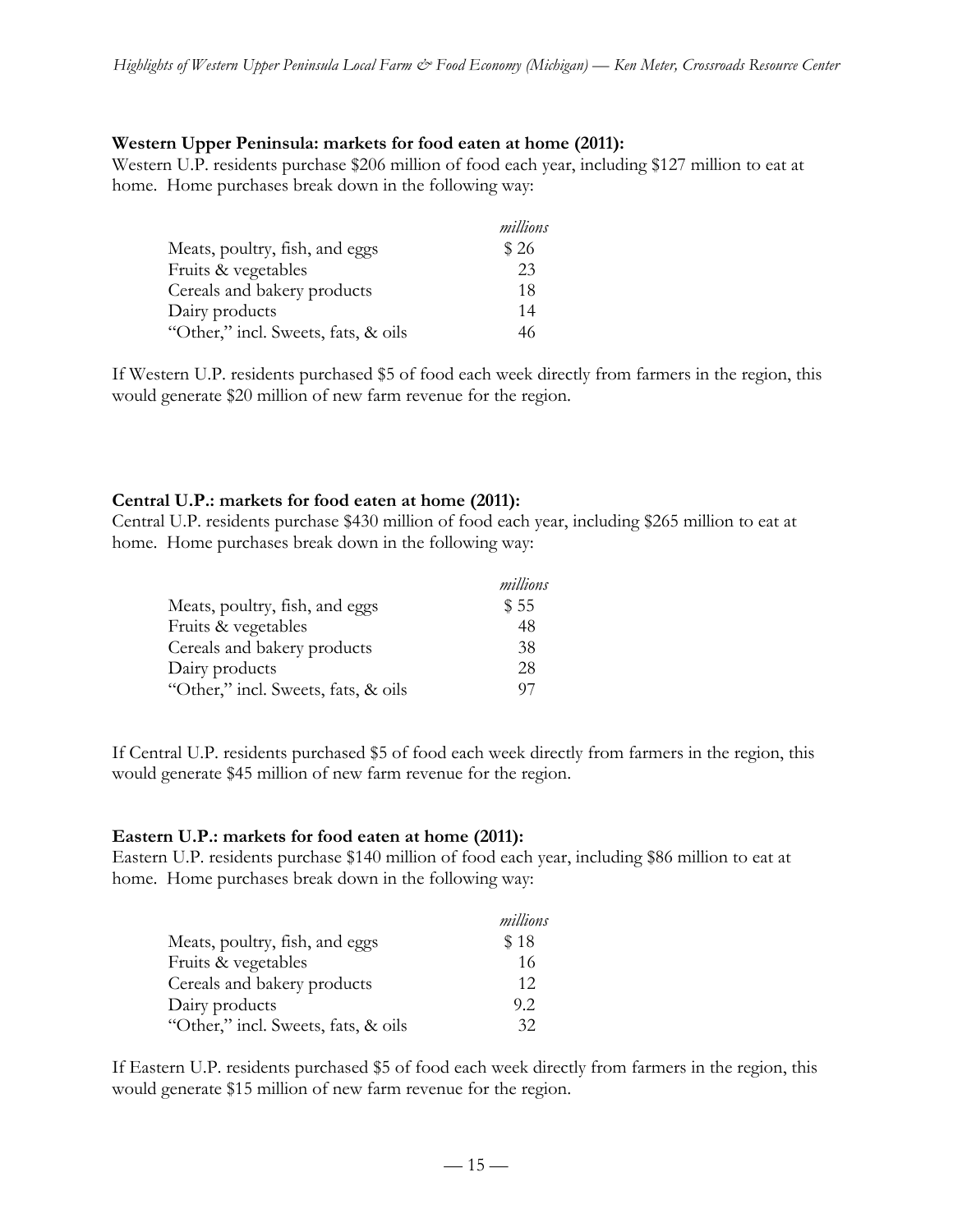### **Upper Peninsula (entire): markets for food eaten at home (2011):**

U.P. residents purchase \$777 million of food each year, including \$478 million to eat at home. Home purchases break down in the following way:

|                                     | millions |
|-------------------------------------|----------|
| Meats, poultry, fish, and eggs      | \$98     |
| Fruits & vegetables                 | 87       |
| Cereals and bakery products         | 68       |
| Dairy products                      | -51      |
| "Other," incl. Sweets, fats, & oils | 174      |

If U.P. residents purchased \$5 of food each week directly from farmers in the region, this would generate \$80 million of new farm revenue for the region.

#### **Alger County: markets for food eaten at home (2011):**

Alger County residents purchase \$24 million of food each year, including \$15 million to eat at home. Home purchases break down in the following way:

|                                     | millions |
|-------------------------------------|----------|
| Meats, poultry, fish, and eggs      | \$3.0    |
| Fruits & vegetables                 | 2.7      |
| Cereals and bakery products         | 2.1      |
| Dairy products                      | 1.6      |
| "Other," incl. Sweets, fats, & oils | 54       |

#### **Baraga County: markets for food eaten at home (2011):**

Baraga County residents purchase \$22 million of food each year, including \$14 million to eat at home. Home purchases break down in the following way:

|                                     | millions |
|-------------------------------------|----------|
| Meats, poultry, fish, and eggs      | \$2.8    |
| Fruits & vegetables                 | 2.5      |
| Cereals and bakery products         | 1.9      |
| Dairy products                      | 1.4      |
| "Other," incl. Sweets, fats, & oils | 5.0      |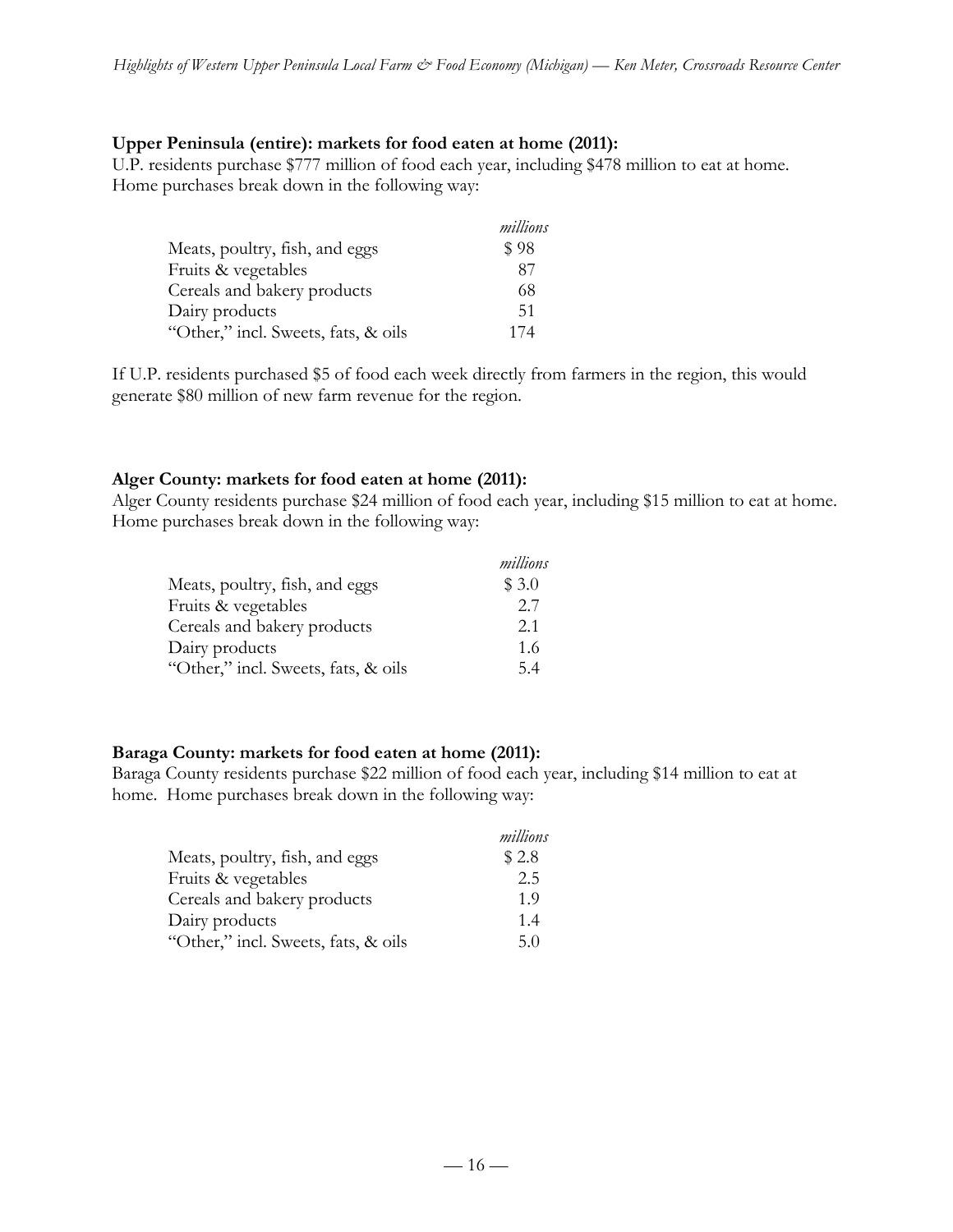### **Chippewa County: markets for food eaten at home (2011):**

Chippewa County residents purchase \$96 million of food each year, including \$59 million to eat at home. Home purchases break down in the following way:

|                                     | millions |
|-------------------------------------|----------|
| Meats, poultry, fish, and eggs      | \$12     |
| Fruits & vegetables                 | 11       |
| Cereals and bakery products         | 8.4      |
| Dairy products                      | 6.3      |
| "Other," incl. Sweets, fats, & oils | フフ       |

### **Delta County: markets for food eaten at home (2011):**

Delta County residents purchase \$92 million of food each year, including \$57 million to eat at home. Home purchases break down in the following way:

|                                     | millions |
|-------------------------------------|----------|
| Meats, poultry, fish, and eggs      | \$12     |
| Fruits & vegetables                 | 10       |
| Cereals and bakery products         | 8.1      |
| Dairy products                      | 6.1      |
| "Other," incl. Sweets, fats, & oils | 21       |

### **Dickinson County: markets for food eaten at home (2011):**

Dickinson County residents purchase \$65 million of food each year, including \$40 million to eat at home. Home purchases break down in the following way:

|                                     | millions |
|-------------------------------------|----------|
| Meats, poultry, fish, and eggs      | \$8.3    |
| Fruits & vegetables                 | 7.3      |
| Cereals and bakery products         | 5.7      |
| Dairy products                      | 4.3      |
| "Other," incl. Sweets, fats, & oils | 14.6     |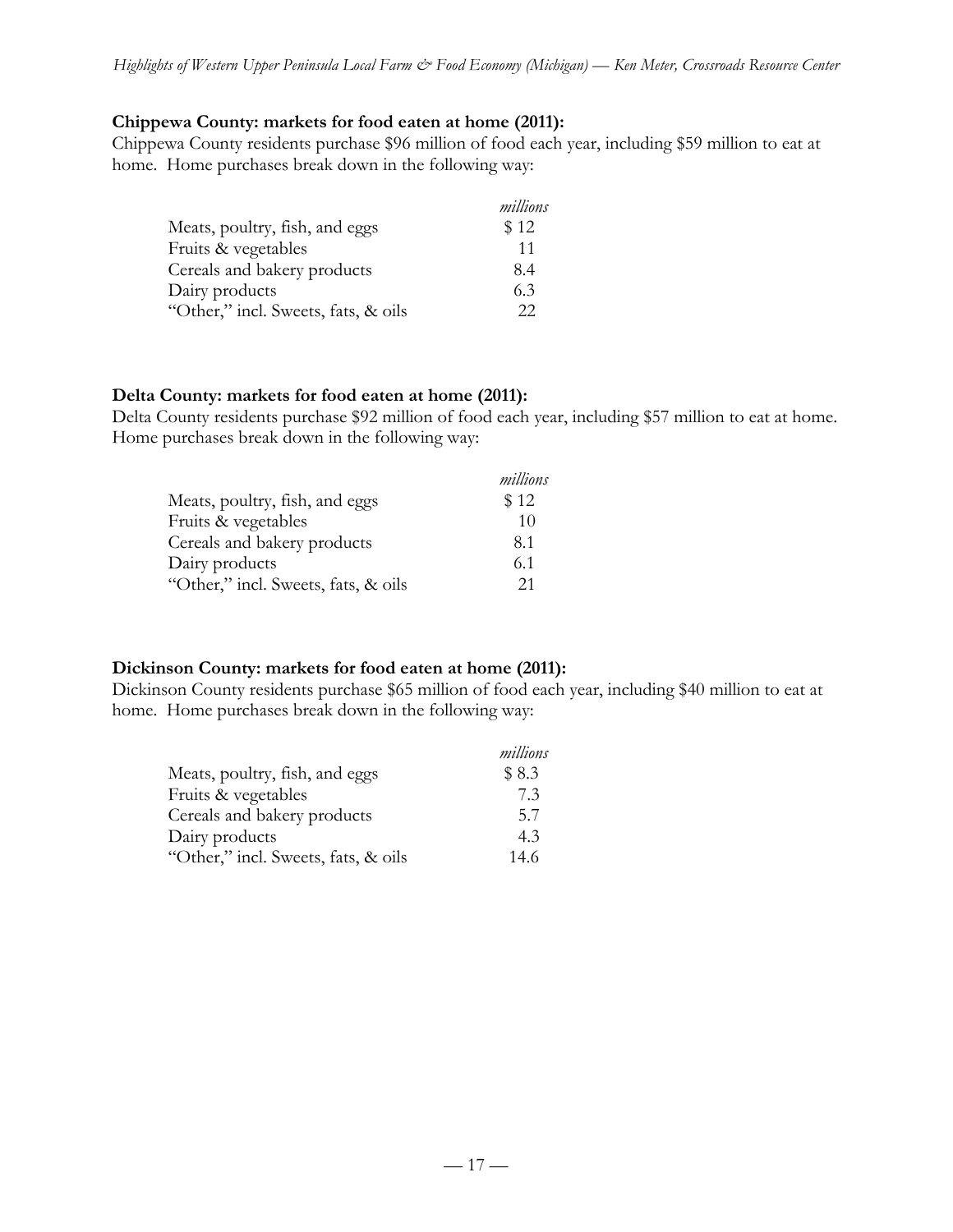### **Gogebic County: markets for food eaten at home (2011):**

Gogebic County residents purchase \$41 million of food each year, including \$25 million to eat at home. Home purchases break down in the following way:

|                                     | millions |
|-------------------------------------|----------|
| Meats, poultry, fish, and eggs      | \$5.2    |
| Fruits & vegetables                 | 4.6      |
| Cereals and bakery products         | 3.6      |
| Dairy products                      | 2.7      |
| "Other," incl. Sweets, fats, & oils | 92       |

#### **Houghton County: markets for food eaten at home (2011):**

Houghton County residents purchase \$92 million of food each year, including \$56 million to eat at home. Home purchases break down in the following way:

|                                     | millions |
|-------------------------------------|----------|
| Meats, poultry, fish, and eggs      | \$12     |
| Fruits & vegetables                 | 10       |
| Cereals and bakery products         | 8.0      |
| Dairy products                      | 6.0      |
| "Other," incl. Sweets, fats, & oils | 21       |

### **Iron County: markets for food eaten at home (2011):**

Iron County residents purchase \$29 million of food each year, including \$18 million to eat at home. Home purchases break down in the following way:

|                                     | millions |
|-------------------------------------|----------|
| Meats, poultry, fish, and eggs      | \$3.7    |
| Fruits & vegetables                 | 3.3      |
| Cereals and bakery products         | 2.6      |
| Dairy products                      | 1.9      |
| "Other," incl. Sweets, fats, & oils | 6.6      |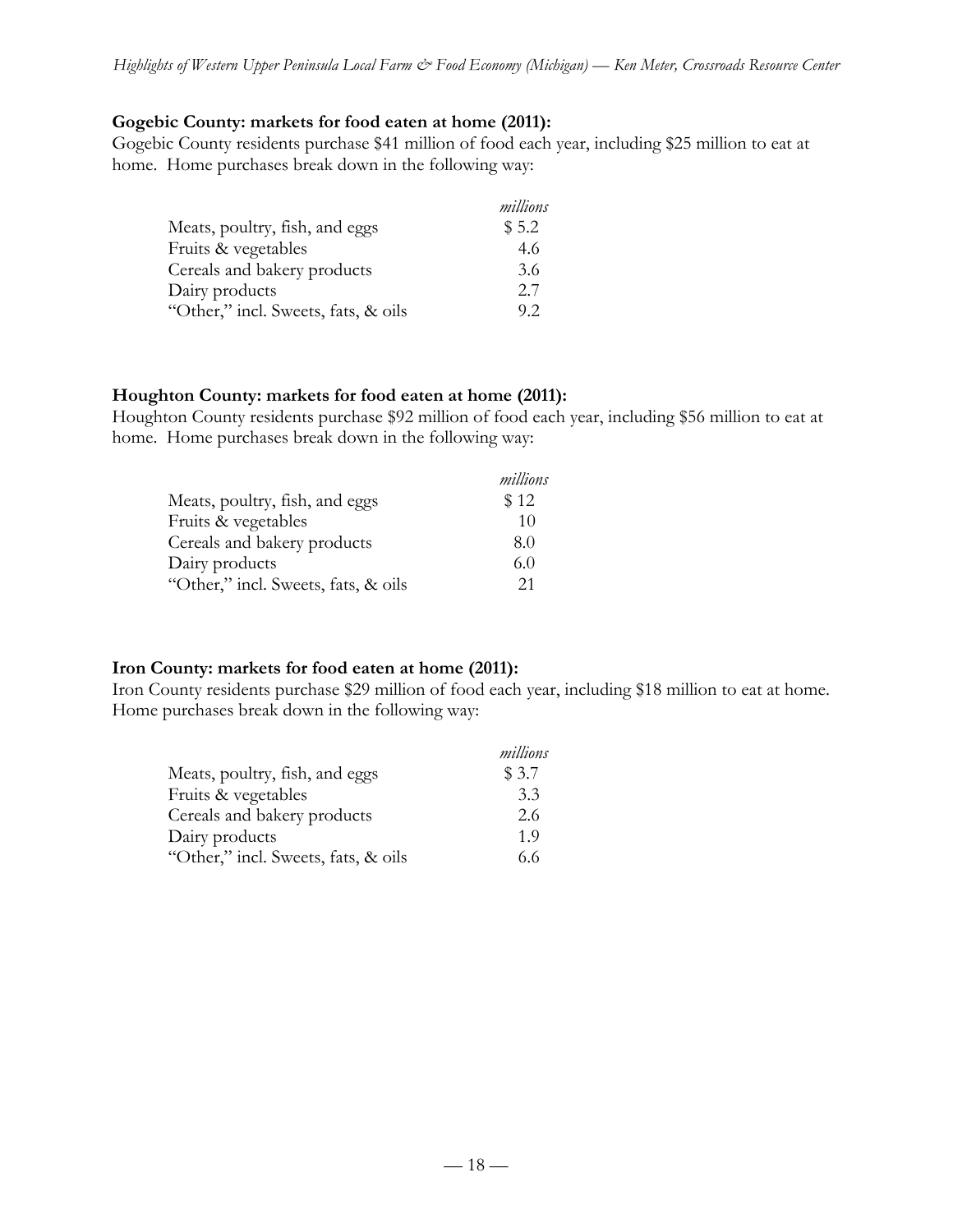### **Keweenaw County: markets for food eaten at home (2011):**

Keweenaw County residents purchase \$5.4 million of food each year, including \$3.3 million to eat at home. Home purchases break down in the following way:

|                                     | millions |
|-------------------------------------|----------|
| Meats, poultry, fish, and eggs      | \$0.7    |
| Fruits & vegetables                 | 0.6      |
| Cereals and bakery products         | 0.5      |
| Dairy products                      | 0.4      |
| "Other," incl. Sweets, fats, & oils | 12       |

#### **Luce County: markets for food eaten at home (2011):**

Luce County residents purchase \$16 million of food each year, including \$10 million to eat at home. Home purchases break down in the following way:

|                                     | millions |
|-------------------------------------|----------|
| Meats, poultry, fish, and eggs      | \$2.1    |
| Fruits & vegetables                 | 1.8      |
| Cereals and bakery products         | 1.4      |
| Dairy products                      | 11       |
| "Other," incl. Sweets, fats, & oils | 37       |

### **Mackinac County: markets for food eaten at home (2011):**

Mackinac County residents purchase \$28 million of food each year, including \$17 million to eat at home. Home purchases break down in the following way:

|                                     | millions |
|-------------------------------------|----------|
| Meats, poultry, fish, and eggs      | \$3.5    |
| Fruits & vegetables                 | 3.1      |
| Cereals and bakery products         | 2.4      |
| Dairy products                      | 1.8      |
| "Other," incl. Sweets, fats, & oils | 62       |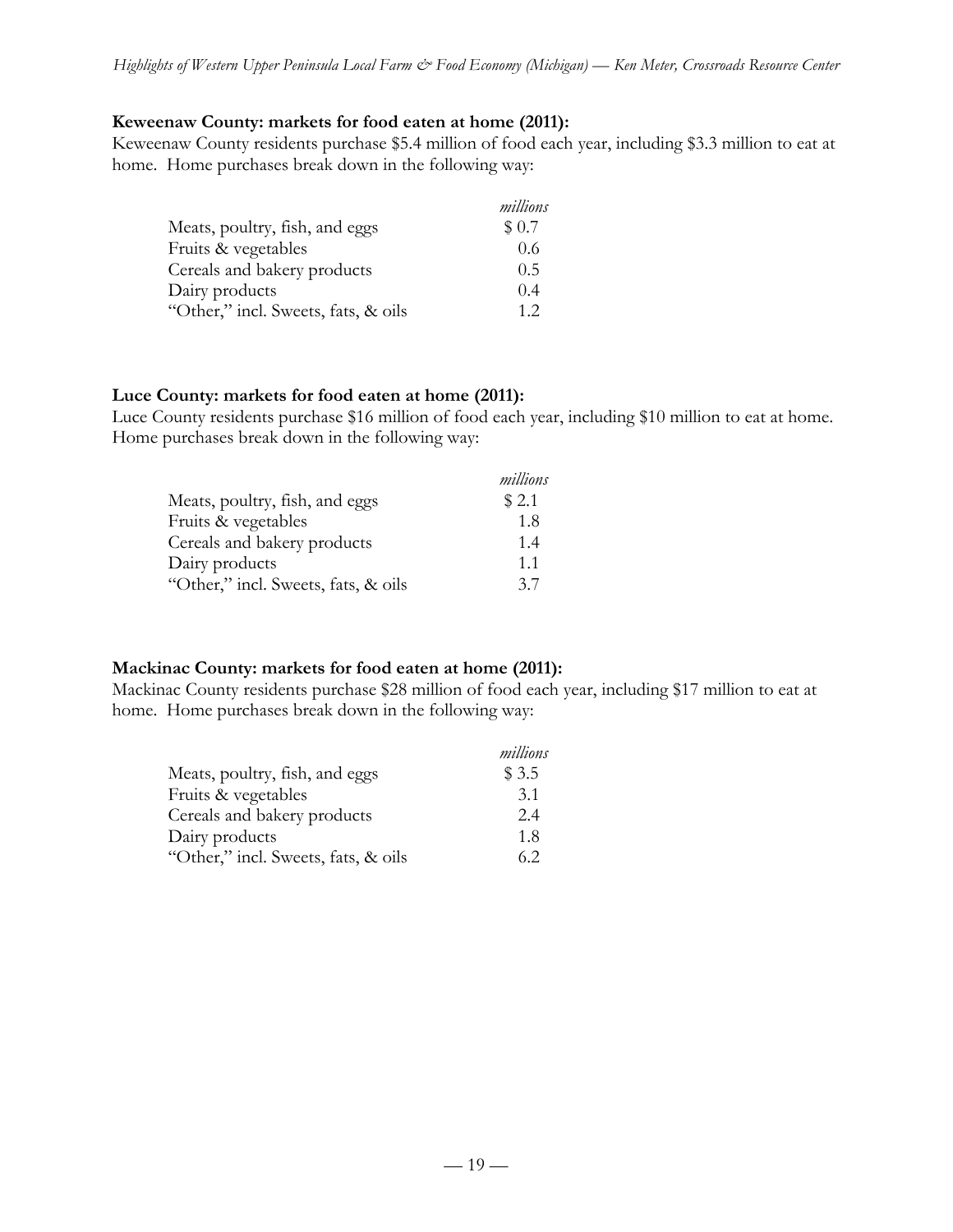### **Marquette County: markets for food eaten at home (2011):**

Marquette County residents purchase \$168 million of food each year, including \$103 million to eat at home. Home purchases break down in the following way:

|                                     | millions |
|-------------------------------------|----------|
| Meats, poultry, fish, and eggs      | \$21     |
| Fruits & vegetables                 | 19       |
| Cereals and bakery products         | 15       |
| Dairy products                      | 11       |
| "Other," incl. Sweets, fats, & oils | 38       |

#### **Menominee County: markets for food eaten at home (2011):**

Menominee County residents purchase \$60 million of food each year, including \$37 million to eat at home. Home purchases break down in the following way:

|                                     | millions |
|-------------------------------------|----------|
| Meats, poultry, fish, and eggs      | \$7.6    |
| Fruits & vegetables                 | 6.7      |
| Cereals and bakery products         | 5.2      |
| Dairy products                      | 3.9      |
| "Other," incl. Sweets, fats, & oils | 13.5     |

### **Ontanagon County: markets for food eaten at home (2011):**

Ontanagon County residents purchase \$17 million of food each year, including \$10 million to eat at home. Home purchases break down in the following way:

|                                     | millions |
|-------------------------------------|----------|
| Meats, poultry, fish, and eggs      | \$2.1    |
| Fruits & vegetables                 | 1.9      |
| Cereals and bakery products         | 1.5      |
| Dairy products                      | 11       |
| "Other," incl. Sweets, fats, & oils | 38       |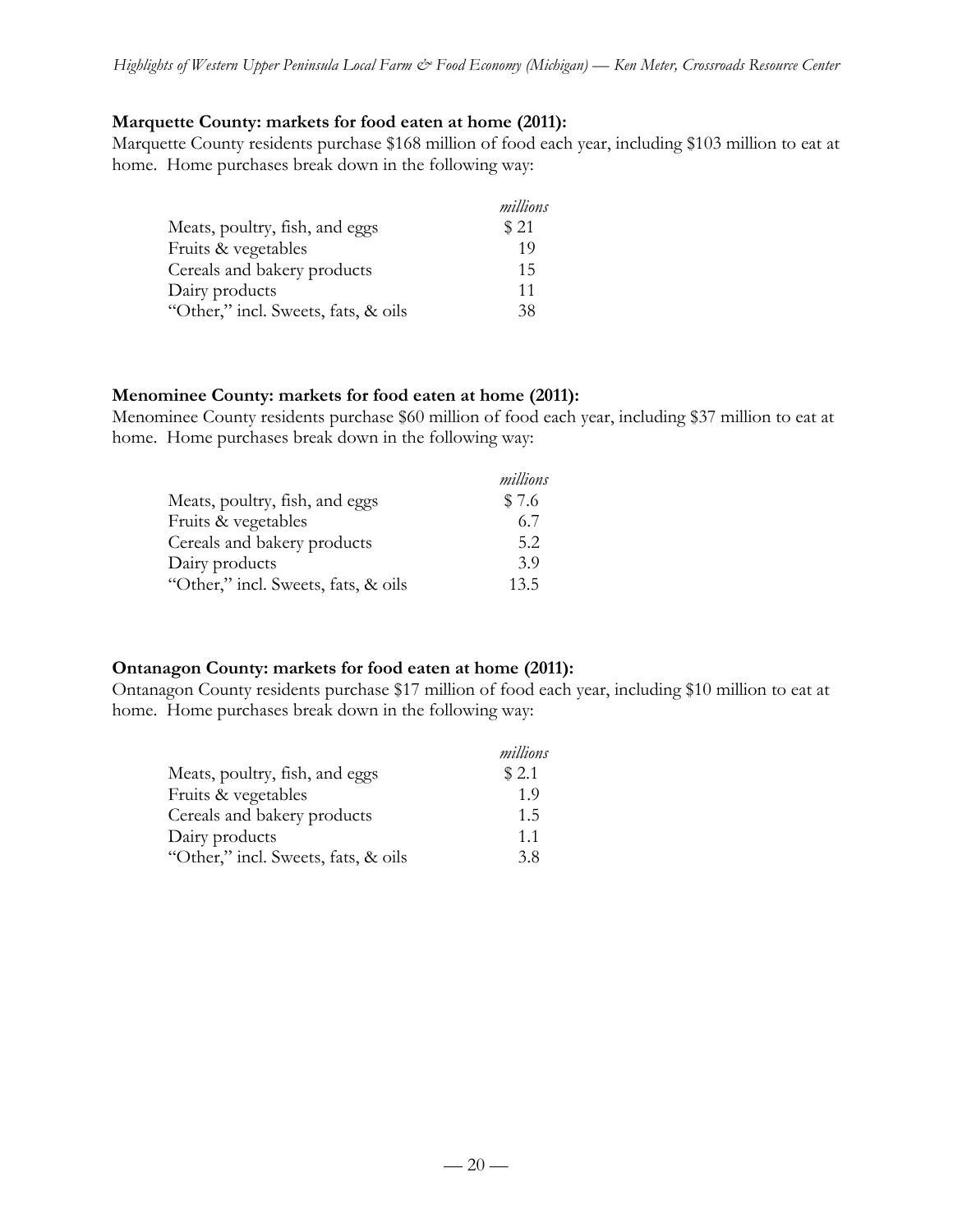### **Schoolcraft County: markets for food eaten at home (2011):**

Schoolcraft County residents purchase \$21 million of food each year, including \$13 million to eat at home. Home purchases break down in the following way:

|                                     | millions |
|-------------------------------------|----------|
| Meats, poultry, fish, and eggs      | \$2.7    |
| Fruits & vegetables                 | 2.4      |
| Cereals and bakery products         | 1.9      |
| Dairy products                      | 1.4      |
| "Other," incl. Sweets, fats, & oils | 4.8      |

### **Michigan: markets for food eaten at home (2011):**

Michigan residents purchase \$24.6 billion of food each year, including \$15.1 billion to eat at home. Home purchases break down in the following way:

|                                     | millions |
|-------------------------------------|----------|
| Meats, poultry, fish, and eggs      | \$3,125  |
| Fruits & vegetables                 | 2,750    |
| Cereals and bakery products         | 2,153    |
| Dairy products                      | 1,616    |
| "Other," incl. Sweets, fats, & oils | 5,535    |